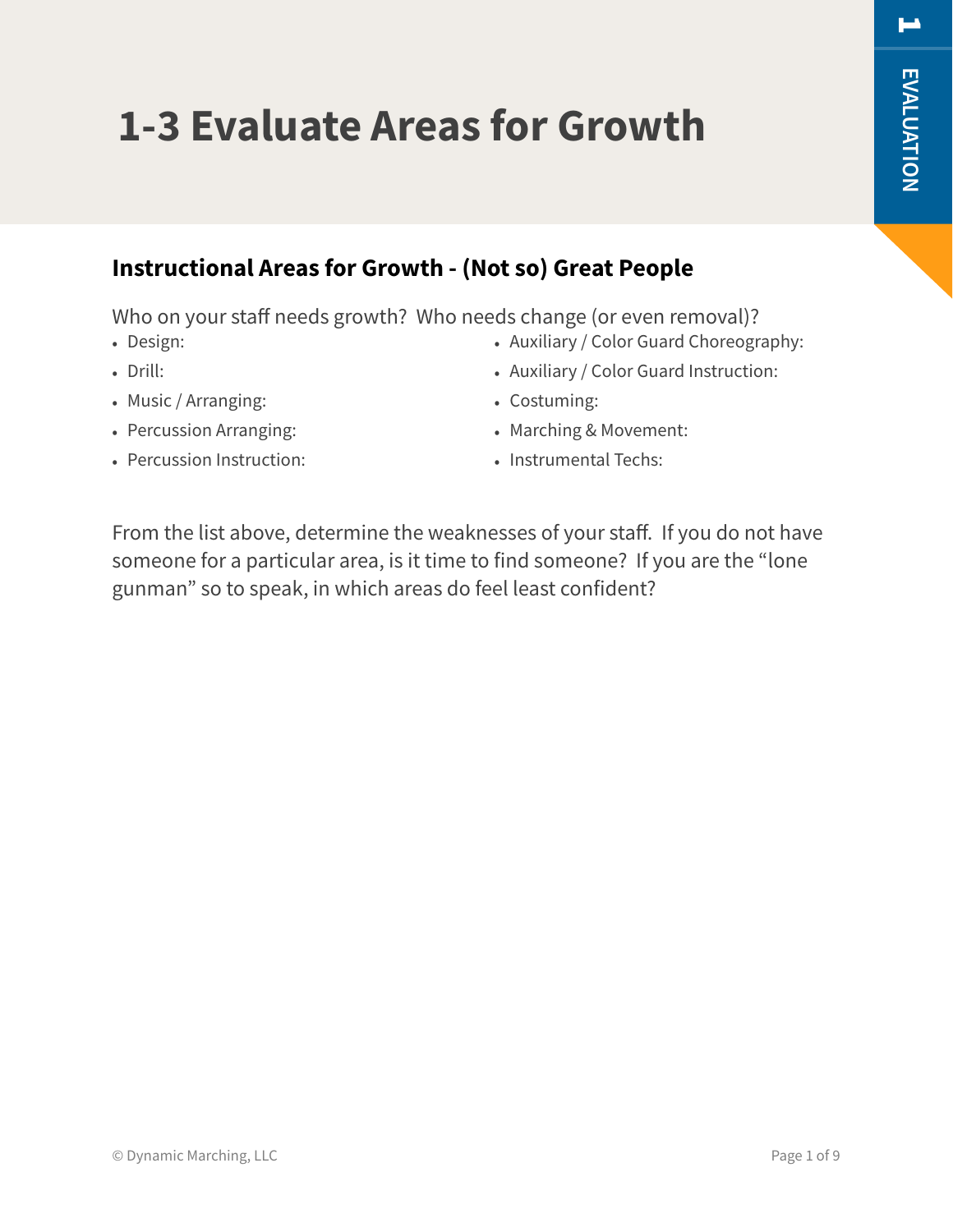# **1-3 Evaluate Areas for Growth**

### **Instructional Areas for Growth - (Not so) Great People / Students & Families**

Who among your students or sections constantly struggles? Which sections, year after year, continue to be cause issues? To be successful, you need the following bases covered:

- Solo Work:
- Chamber Work:
- Ensemble Player:
- Well-rounded Percussionist:
- Well-rounded Guard Member:
- Strong / Consistent Marcher:
- Citizenship with Character:
- Musical Leadership:
- Social Leadership:
- Heart and Soul of the Membership:

From the list above, determine the areas for growth regarding your students. If there are significant issues, keep them in mind when working on section 1-4.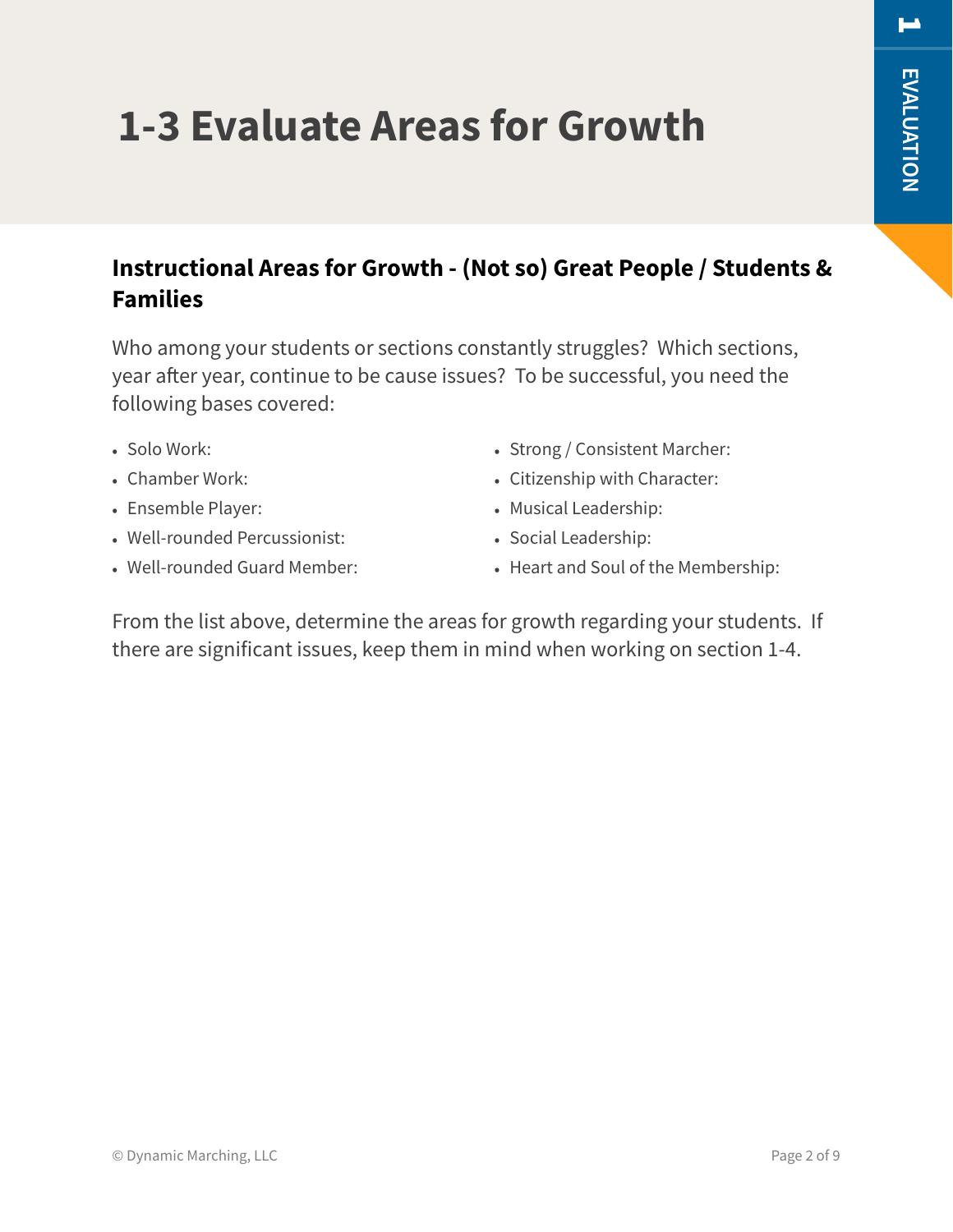## **1-3 Evaluate Areas for Growth**

Who among your parent organization needs growth? To be successful, you need the following bases covered:

- Positive Leader:
- Effective Member / "Go-Getter":
- Staff Supporter:
- Fundraiser:
- Future Leader:
- Other:

From the list above, determine the areas for growth regarding your parents. If there are significant issues, keep them in mind when working on section 1-4.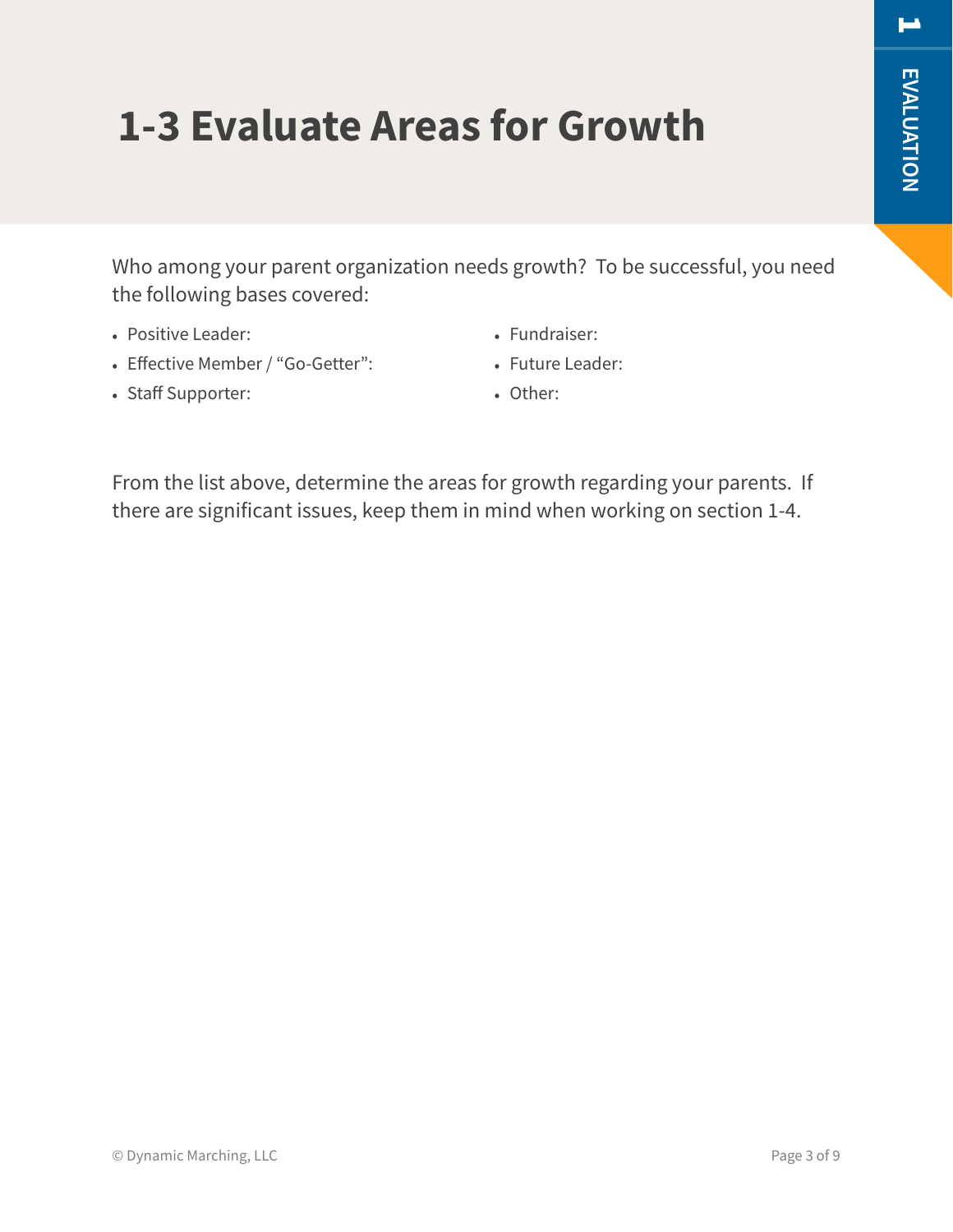# **1-3 Evaluate Areas for Growth**

#### **Institutional Weaknesses - (Not so) Great Places**

What is your environment? It is well-proven that we are a product of our environment so what about your space needs work? This may be easy, especially if you have been in one space for a long time, but list the negatives concerning the spaces you occupy.

**Office / Work Space** 

Concert Rehearsal Space

**Marching Rehearsal Space**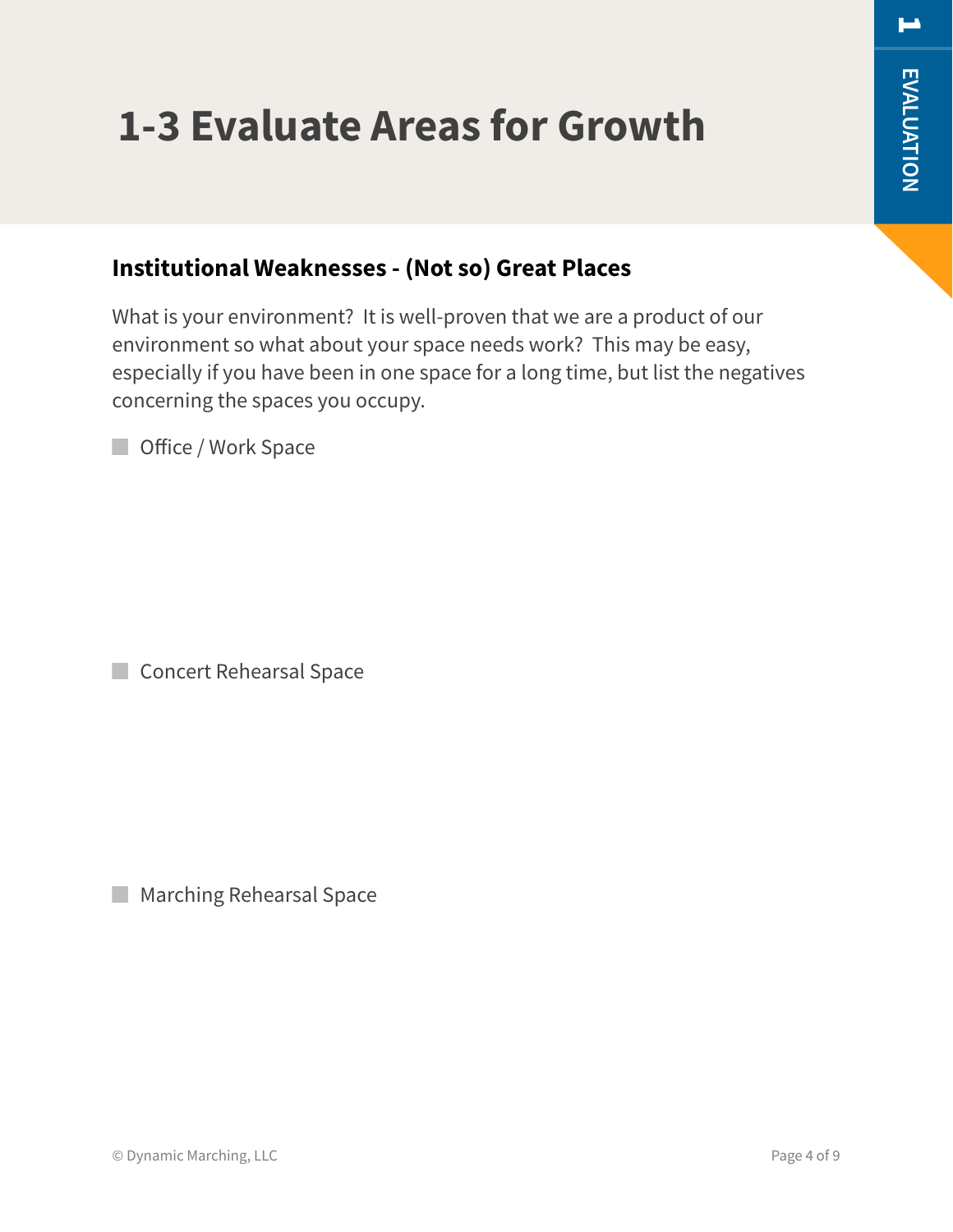# **1-3 Evaluate Areas for Growth**

Small Group Rehearsal Space / Lesson Facilities

**Individual Practice Facilities** 

Stadium / Football Seating

**Performance Hall**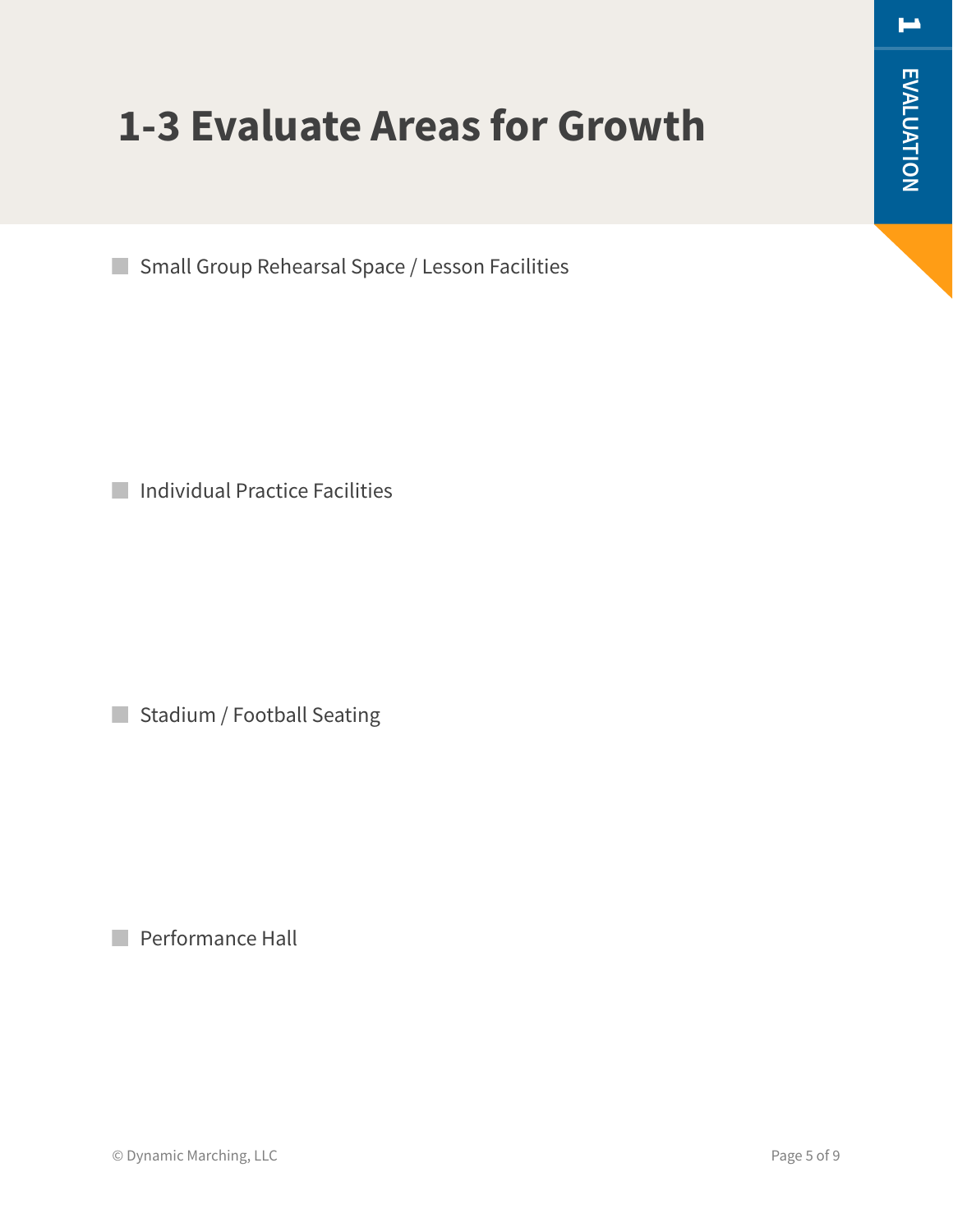$\blacksquare$ 

## **1-3 Evaluate Areas for Growth**

■ Other (Venues for performance OFF CAMPUS / Ability to travel / etc.)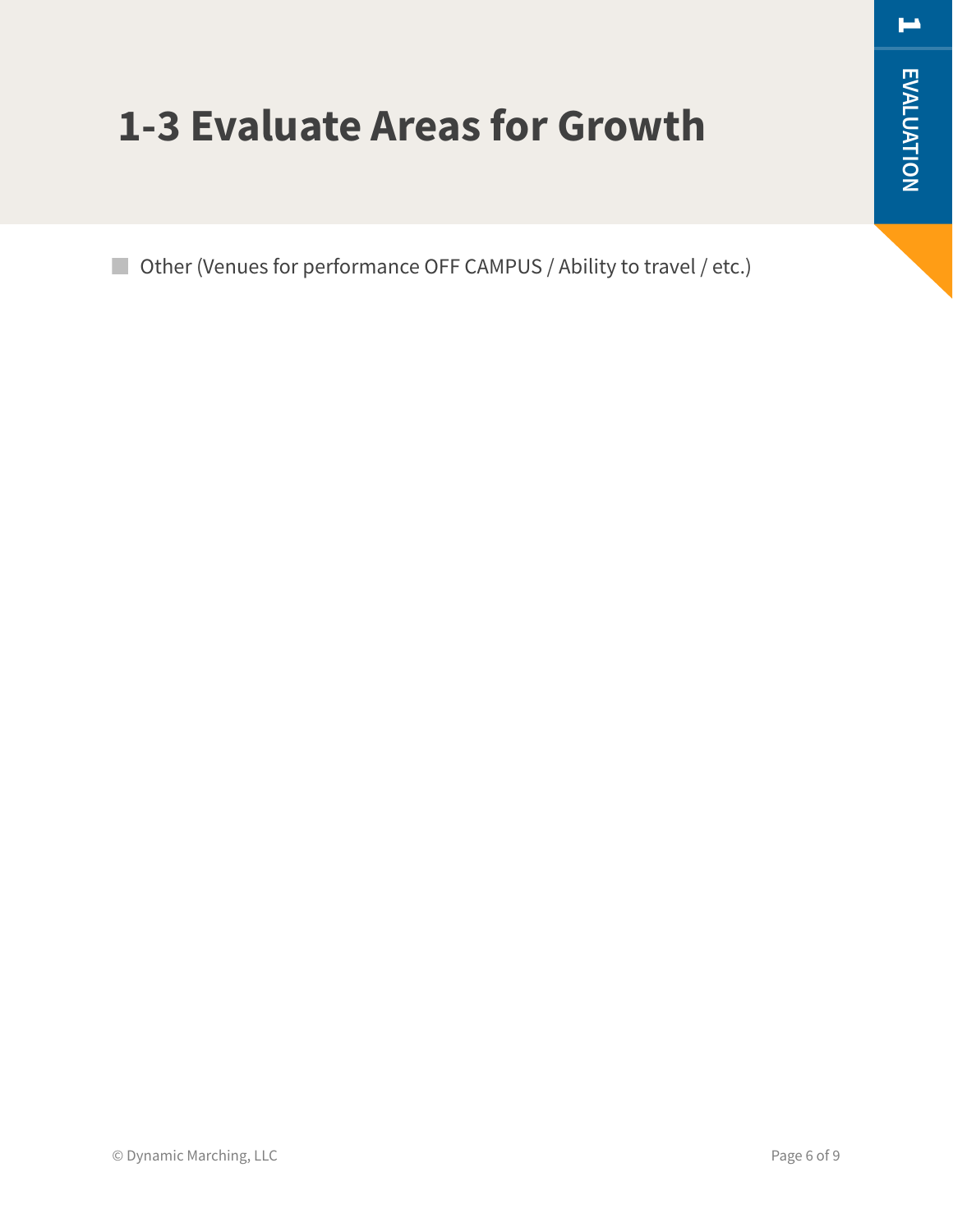# **1-3 Evaluate Areas for Growth**

#### **Balance / Timing Weaknesses - (Not so) Great Schedule**

Have you found the best place to do all that you wish to do? Do your students receive experience in solo, small group, and large ensemble performance? Does your marching band take more or less time than the concert ensembles? Which months do you dread? You may do this one of two ways—either list the month that is most troublesome OR the events that take the most time EVERY year.

| Event or Month | Issue |
|----------------|-------|
|                |       |
|                |       |
|                |       |
|                |       |
|                |       |
|                |       |
|                |       |
|                |       |
|                |       |
|                |       |
|                |       |
|                |       |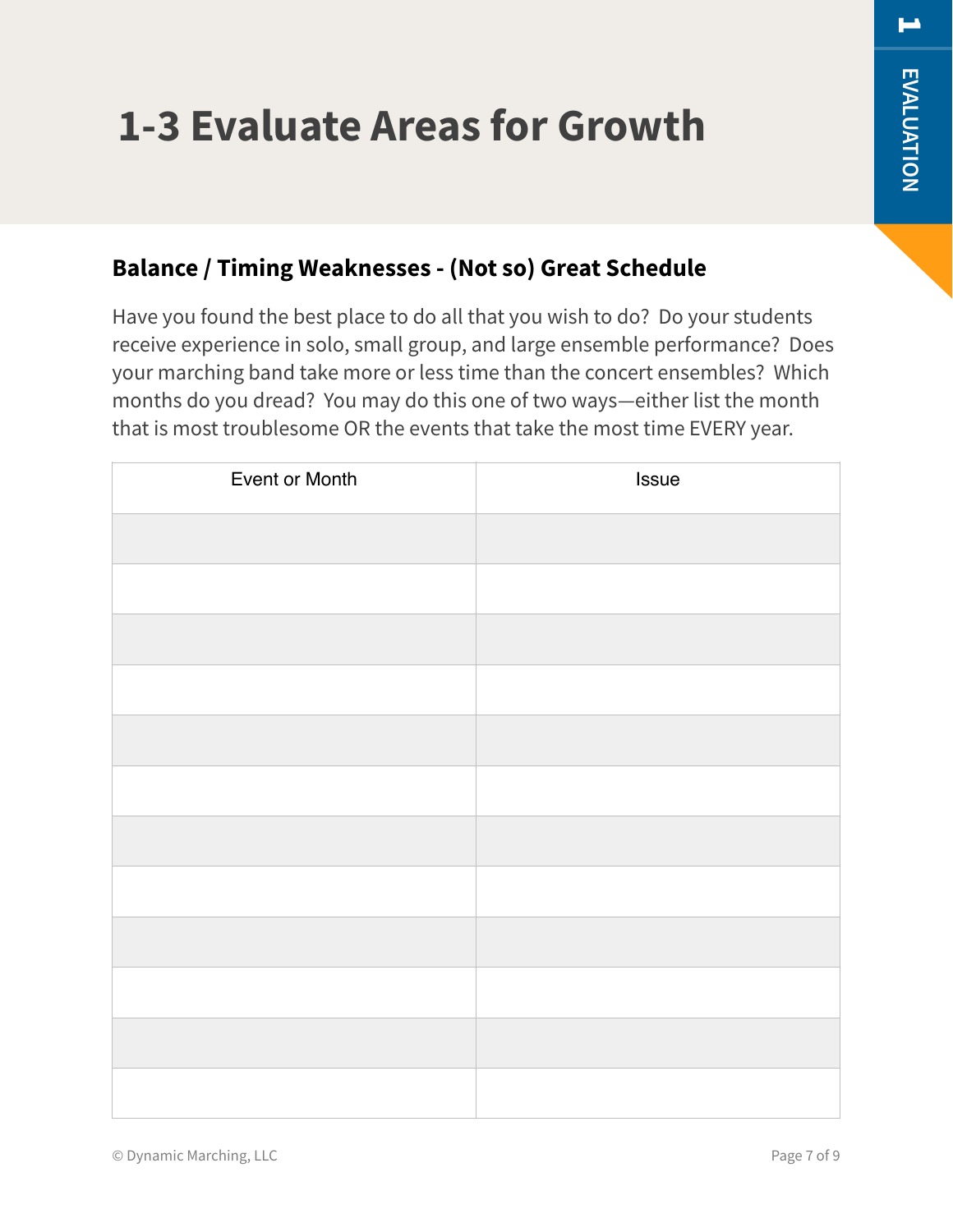# **1-3 Evaluate Areas for Growth**

#### **Resource Needs / Weaknesses - (Not so) Great Assets**

What do you feel are your MOST NEEDED assets? What could give you the most bang for your buck regardless of cost? List them in order of necessity below and describe their benefit to your program.

| Resource | Need When? | Need Why? | Cost |
|----------|------------|-----------|------|
|          |            |           |      |
|          |            |           |      |
|          |            |           |      |
|          |            |           |      |
|          |            |           |      |
|          |            |           |      |
|          |            |           |      |
|          |            |           |      |
|          |            |           |      |
|          |            |           |      |
|          |            |           |      |
|          |            |           |      |
|          |            |           |      |